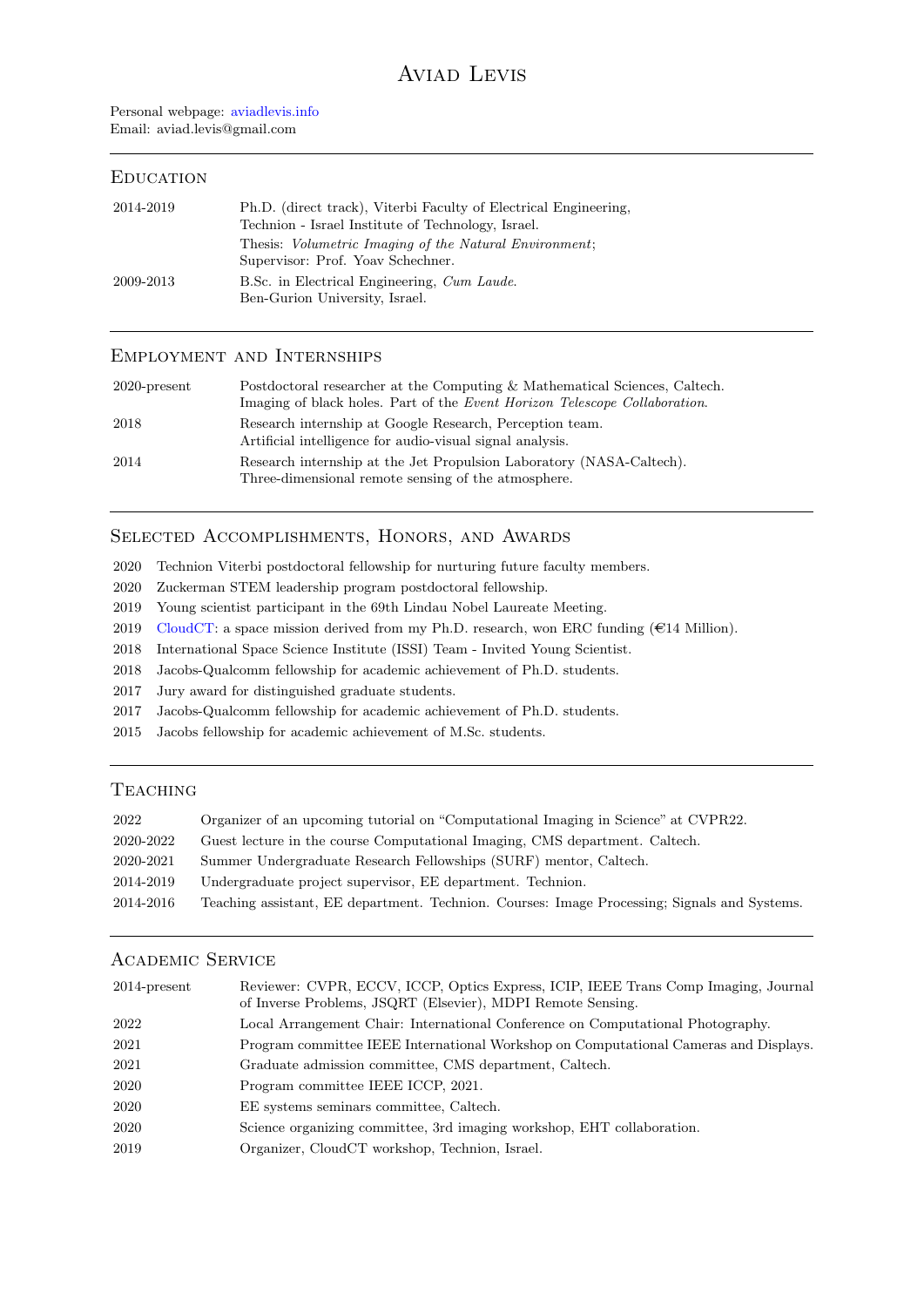### PUBLICATIONS

### Invited Talks at International Conferences

- 1. A. Levis, D. Lee, C. F. Gammie, K. L. Bouman Imaging fluid-dynamics by stochastic model fitting, Computational Imaging XIX, Electronic Imaging, 2021.
- 2. A. Levis, Y. Y. Schechner, R. Talmon, Statistical tomography of microscopic life, CVPR Workshop on Automated Analysis of Marine Video for Environmental Monitoring, 2018.
- 3. A. Aides, Y. Y. Schechner, V. Holodovsky, A. Levis, D. Althausen, Measuring Atmospheric Scattering in 3D, Propagation Through and Characterization of Atmospheric and Oceanic Phenomena, OSA, 2018.
- 4. Y. Y. Schechner, A. Aides, A. Levis and V. Holodovski, Sensing aerosol distributions and clouds in 3D to better understand their climatic role, ISEES 46th Annual Conf. Science and the Environment, 2018.
- 5. A. Levis, A. Aides, Y. Y. Schechner, A. B. Davis and V. Holodovsky, Inverse-scattering Bridging Micron to Kilometer Scales, CVPR Workshop on Computational Cameras and Displays, Hawaii, USA, 2017.
- 6. A. Levis, Remote Sensing of 3D Cloud Microphysics via Radiative Transfer, JpGU-AGU Joint Meeting, Makuhari Messe, Japan, 2017.
- 7. A. Levis, Three-Dimensional Microphysical Tomography of Clouds, The 16th Electromagnetic and Light Scattering Conference, Maryland, USA, 2017.
- 8. D. J. Diner, J. Chen, A. B. Davis, M. J. Garay, O. V. Kalashnikova, F. Seidel, M. Tosca, G. van Harten, F. Xu, A. Levis, Y. Schechner, Capabilities and challenges in remote sensing of aerosol (and cloud) properties using multiangular and polarimetric imaging, Gordon Research Conference, Radiation and Climate, 2015

### Peer Reviewed Publications<sup>[1](#page-1-0)</sup>

- 9. A. Levis, P. Srinivasan, A. Chael, R. Ng, and K. L. Bouman, Gravitationally Lensed Black Hole Emission Tomography, Proc. IEEE CVPR, 2022.
- 10. A. Levis, D. Lee, J. A. Tropp, C. F. Gammie, and K. L. Bouman, Inference of Black Hole Fluid-Dynamics from Sparse Interferometric Measurements, Proc. IEEE ICCV, 2021.
- 11. A. Levis, Y. Y. Schechner, A. B. Davis, and J. Loveridge, Multi-View Polarimetric Scattering Cloud Tomography and Retrieval of Droplet Size, Remote Sensing, 2020.
- 12. T. Loeub, A. Levis, V Holodovsky and Y. Y. Schechner, Monotonicity Prior for Cloud Tomography, European Conference on Computer Vision (ECCV), 2020.
- 13. A. Aides, A. Levis, V Holodovsky, Y. Y. Schechner, D. Althausen, and A. Vainiger Distributed Sky Imaging Radiometry and Tomography, Proc. IEEE ICCP, 2020.
- 14. F. A. Mejia, B. Kurtz, A. Levis, I Parra and J. Kleissl Cloud Tomography Applied to Sky Images: A Virtual Testbed, Solar Energy, 2018.
- 15. A. Levis, Y. Y. Schechner and R. Talmon, Statistical Tomography of Microscopic Life, Proc. IEEE CVPR, 2018.
- 16. A. Levis, Y. Y. Schechner and A. B. Davis, Multiple-Scattering Microphysics Tomography, Proc. IEEE CVPR, 2017.
- 17. V. Holodovsky, Y. Y. Schechner, A. Levin, A. Levis and A. Aides, In-Situ Multi-View Multi-Scattering Stochastic Tomography, Proc. IEEE ICCP, 2016.
- 18. A. Levis, Y. Y. Schechner, A. Aides and A. B. Davis, Airborne Three-Dimensional Cloud Tomography, Proc. IEEE ICCV, 2015. - Oral presentation (3.3% acceptance).
- 19. D. Veikherman, A. Aides, Y. Y. Schechner and A. Levis, Clouds in The Cloud, Proc. ACCV, 2014.

### EHT Collaboration Publications

- 20. The Event Horizon Collaboration et al. First Sagittarius A\* Event Horizon Telescope Results. I. The Shadow of the Supermassive Black Hole in the Center of the Milky Way, ApJ, 2022.
- 21. The Event Horizon Collaboration et al. First Sagittarius  $A^*$  Event Horizon Telescope Results. II. EHT and Multiwavelength Observations, Data Processing, and Calibration, ApJ, 2022.

<span id="page-1-0"></span><sup>&</sup>lt;sup>1</sup>In major competitive computer vision conferences, full-length papers undergo a rigorous double-blind review process (the authors are anonymous at submission). Acceptance is typically tougher than in journals, particularly for Oral presentation. Acceptance ratios in recent (2015) CVPR and ICCV conferences were: Orals:3% Posters:23% Rejected ≈72%.